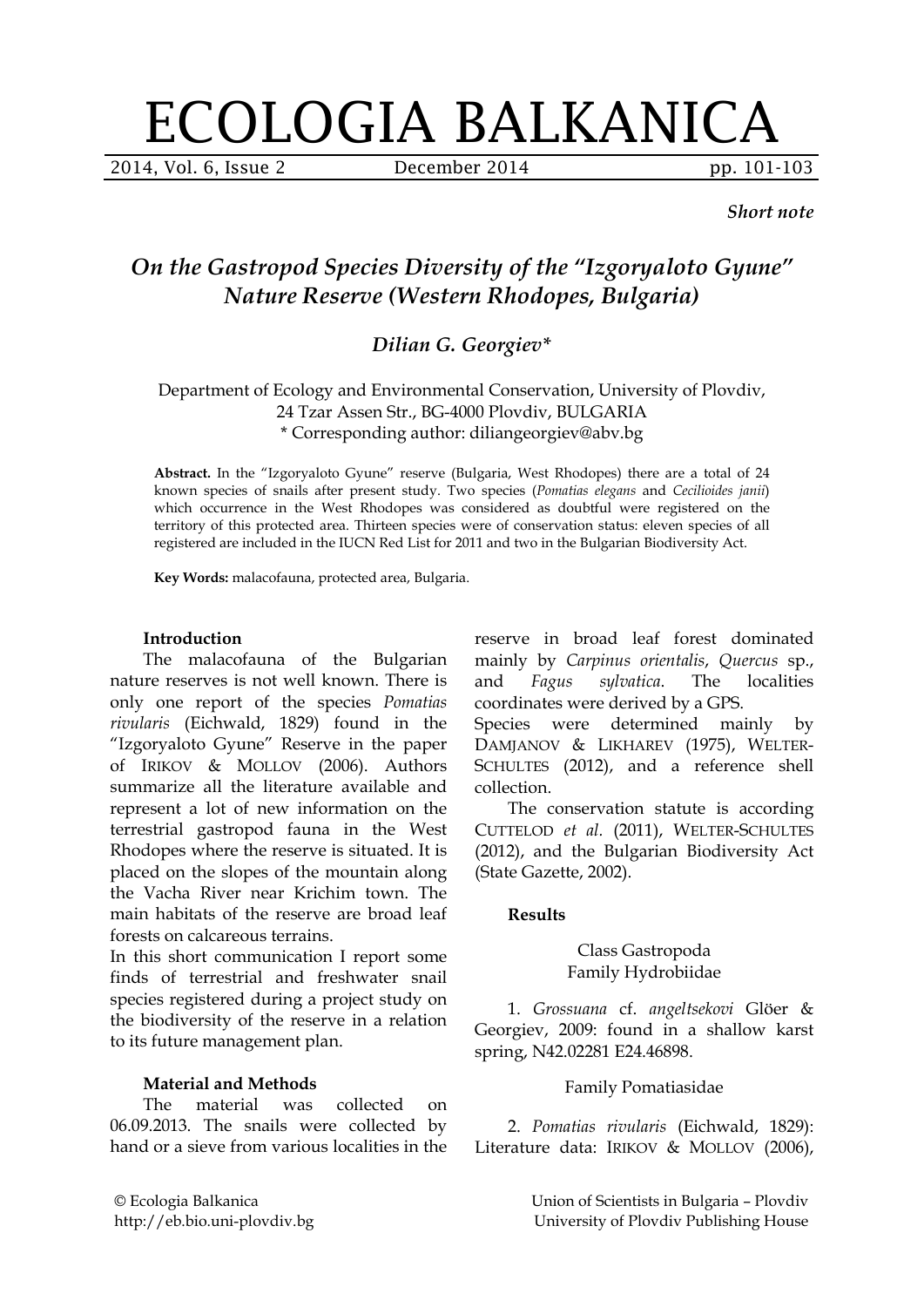UTM-grid 10x10 km KG85: "28.VIII.2004, leg. D. Georgiev". Not found during present study.

3. *Pomatias elegans* (Müller, 1774): Literature data: IRIKOV & MOLLOV (2006) consider that this species is not known for sure to occur in the West Rhodopes: "This species was reported for the Rhodopes Mountain in general by DAMJANOV & LIKHAREV (1975), and later it was cited by HUBENOV (In: DELCHEV *et al.*, 1993). Unfortunately, so far there are no documented data for the actual presence of this species in the Western Rhodopes, so we assume that this is an invalid taxon for this part of the mountain". Present study proves that *P. elegans* is part of the land malacofauna of the West Rhodopes. The species was registered in great numbers the following localities: N42.03336 E24.47000, N42.03321 E24.46963, N42.03166 E24.46860, N42.02913 E24.47189, N42.02281 E24.46898.

Family Aciculidae

4. *Platyla similis* (Reinhardt, 1880): Locality N42.02256 E24.46946.

# Family Vertiginidae

5. *Vertigo* sp.: Locality N42.02256 E24.46946.

6. *Truncatellina claustralis* (Gredler, 1856): Locality N42.02283 E24.47037, N42.02256 E24.46946.

7. *Truncatellina cylindrica* (J. Ferussac, 1807): Locality N42.03327 E24.47071.

# Family Orculidae

8. *Pagodulina subdola* (Gredler, 1856): Locality N42.02256 E24.46946, N42.02281 E24.46898.

# Family Valloniidae

9. *Acanthinula aculeata* (Müller, 1774): Locality N42.02256 E24.46946.

# Family Enidae

10. *Chondrula microtragus* (Rossmässler, 1839): Locality N42.03327 E24.47071, N42.02685 E24.47028.

11. *Zebrina detrita* (Müller, 1774): Locality N42.03356 E24.47053, N42.03327 E24.47071, N42.03336 E24.47000, N42.03321 E24.46963, N42.02913 E24.47189, N42.02685 E24.47028, N42.02283 E24.47037.

# Family Clausiliidae

12. *Alinda biplicata* (Montagu, 1803): Locality N42.03166 E24.46860.

# Family Ferussaciidae

13. *Cecilioides janii* (De Betta & Martinati, 1855): Literature data: IRIKOV & MOLLOV (2006) considered that this species does not occur in the West Rhodopes: "This species is reported by DAMJANOV & LIKHAREV (1975) for the north part of the Rhodopes Mountain. As a result of our study and because of the absence of any other literary sources we think that this is an invalid taxon for the Rhodopes Mountain."

The species was found during present study. Locality coordinates N42.02283 E24.47037.

# Family Euconulidae

14. *Euconulus fulvus* (Müller, 1774): Locality N42.02283 E24.47037, N42.02256 E24.46946.

# Family Zonitidae

15. *Oxychilus glaber* (Westerlund, 1881): Locality N42.03166 E24.46860, N42.02283 E24.47037, N42.02281 E24.46898

16. *Vitrea neglecta* Damjanov & Pinter, 1969: Locality N42.03336 E24.47000.

17. *Vitrea contracta* (Westerlund, 1871): Locality N42.03321 E24.46963, N42.02256 E24.46946.

# Family Helicidae

18. *Cattania rumelica* (Rossmässler, 1838): Locality N42.03336 E24.47000, N42.03321 E24.46963, N42.03166 E24.46860, N42.02283 E24.47037, N42.02256 E24.46946, N42.02281 E24.46898.